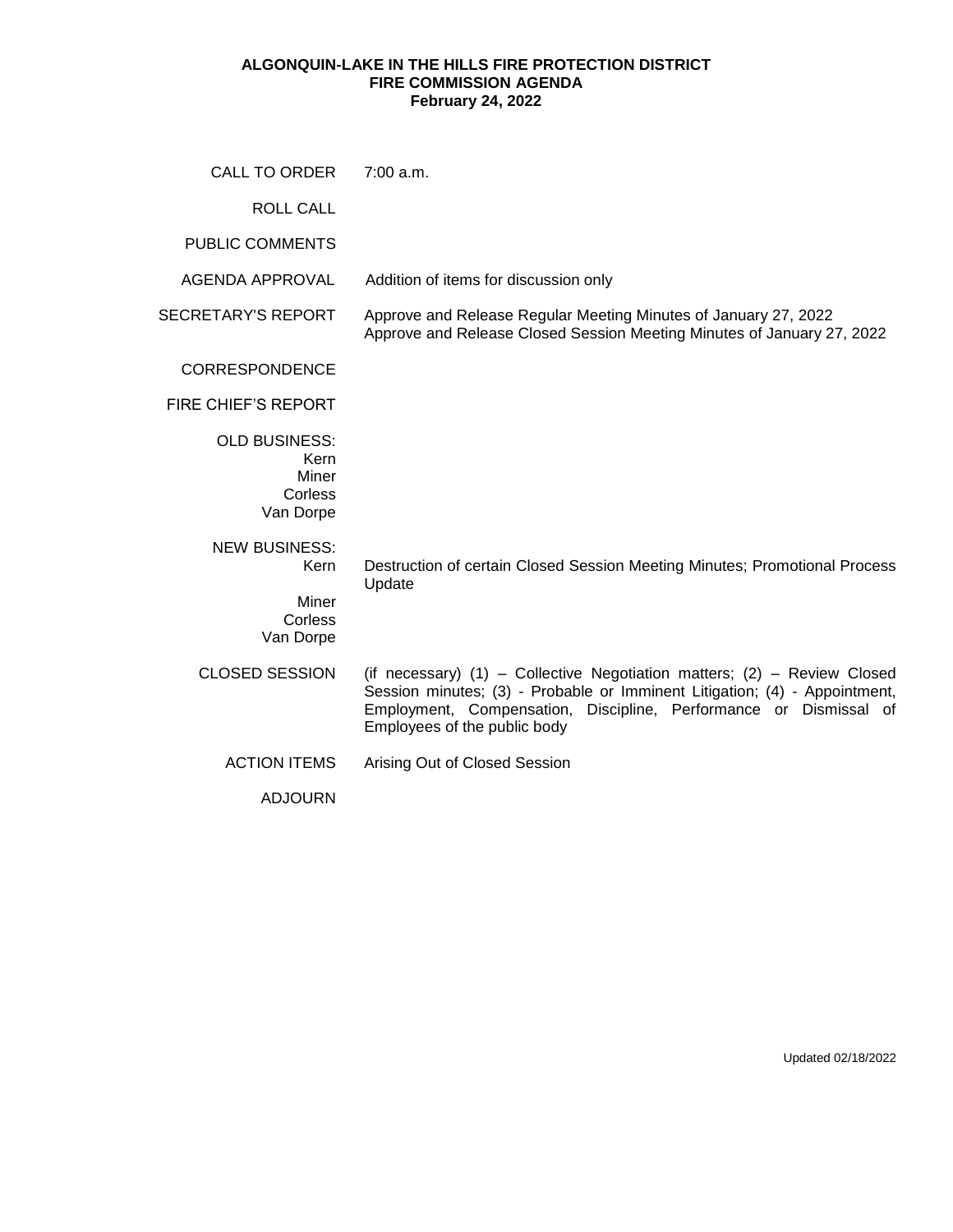## ALGONQUIN-LAKE IN THE HILLS FIRE PROTECTION DISTRICT

1020 West Algonquin Road Lake in the Hills. IL 60156 847.658.8233 | fax 847.854.2609 WWW.ALFPD.ORG



## **FIRE COMMISSION Algonquin-Lake in the Hills Fire Protection District Regular Meeting Minutes of January 27, 2022**

The meeting was called to order at 7:00 a.m. in the Conference Room at 1020 West Algonquin Road, Lake in the Hills, Illinois.

- I. **ROLL CALL –** The meeting opened with Commissioner Van Dorpe, Commissioner Corless, Commissioner Miner, Chief Kern and Deputy Chief Knebl.
- II. **PUBLIC COMMENTS –** None
- III. **AGENDA APPROVAL –** A motion was made by Commissioner Corless to approve the agenda as presented and seconded by Commissioner Van Dorpe. Motion passed 3/0.
- IV. **SECRETARY'S REPORT –**

Commissioner Miner made a motion to approve and release the Regular Meeting Minutes of December 16, 2021 as written. Commissioner Corless seconded the motion. Motion passed 3/0.

- V. **COORESPONDENCE –** None
- VI. **OLD BUSINESS –** None
- VII. **NEW BUSINESS –** Chief Kern gave the Commission his Fire Chief's Report and Personnel Status update.

**Replacement of Firefighter/Paramedic –** Commissioner Corless made a motion to direct staff to fill the three vacancies for Firefighter/Paramedic as approved by the Board of Trustees. Commissioner Miner seconded the motion. Motion passed 3/0.

VIII. **CLOSED SESSION –** Commissioner Corless made a motion to move to closed session. The motion was seconded by Commissioner Van Dorpe and the meeting moved to closed session at 7:05 a.m. For the purpose of:

• (4) Appointment, Employment, Compensation, Discipline, Performance or Dismissal of Employees of the public body.